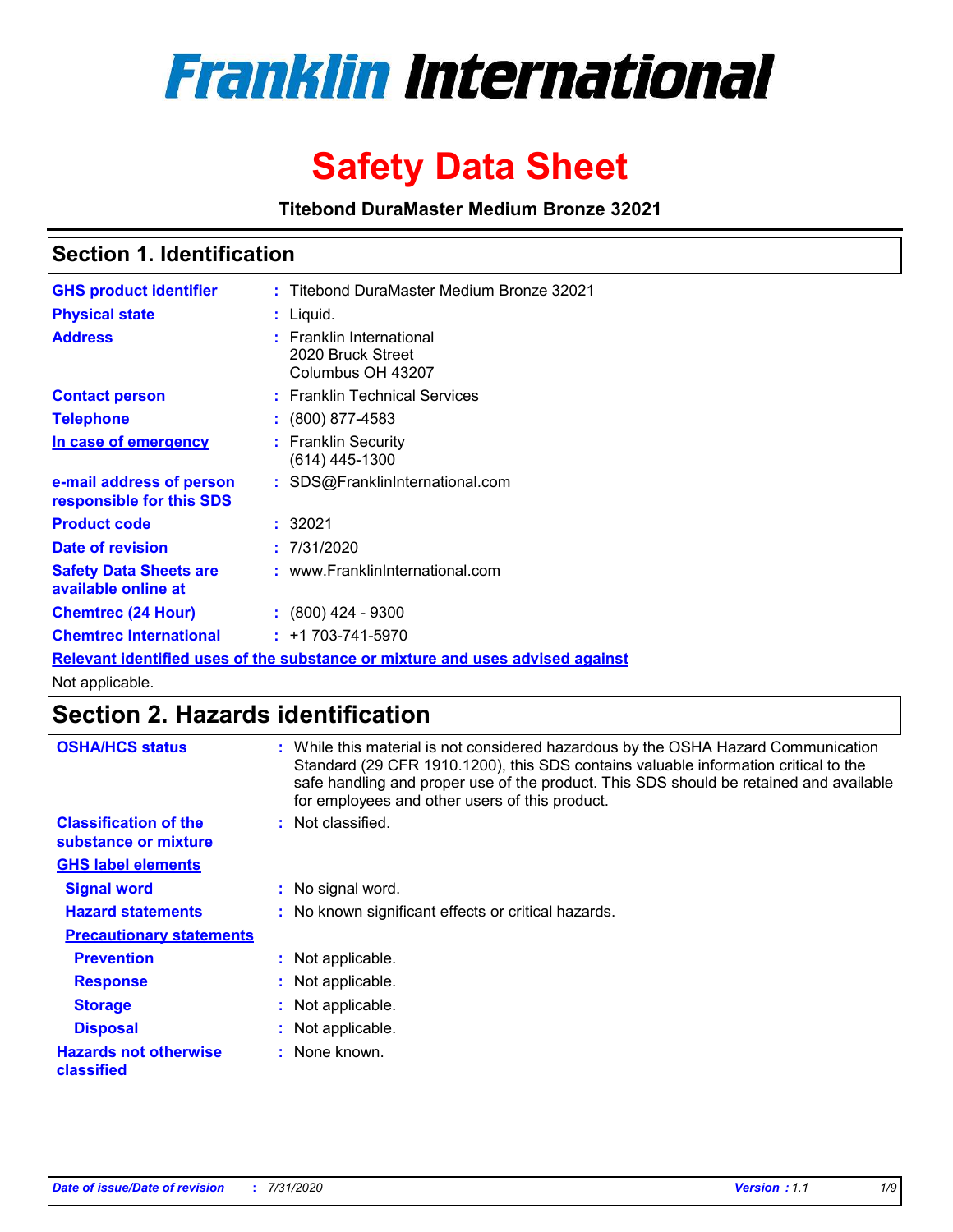# **Section 3. Composition/information on ingredients**

**Substance/mixture :** Mixture

Any concentration shown as a range is to protect confidentiality or is due to batch variation.

**There are no ingredients present which, within the current knowledge of the supplier and in the concentrations applicable, are classified as hazardous to health or the environment and hence require reporting in this section. Occupational exposure limits, if available, are listed in Section 8.**

# **Section 4. First aid measures**

| <b>Description of necessary first aid measures</b>        |                                                                                                                                                                                                                                                                                                                                                |
|-----------------------------------------------------------|------------------------------------------------------------------------------------------------------------------------------------------------------------------------------------------------------------------------------------------------------------------------------------------------------------------------------------------------|
| <b>Eye contact</b>                                        | : Immediately flush eyes with plenty of water, occasionally lifting the upper and lower<br>eyelids. Check for and remove any contact lenses. Get medical attention if irritation<br>occurs.                                                                                                                                                    |
| <b>Inhalation</b>                                         | : Remove victim to fresh air and keep at rest in a position comfortable for breathing. Get<br>medical attention if needed.                                                                                                                                                                                                                     |
| <b>Skin contact</b>                                       | : Flush contaminated skin with plenty of water. Remove contaminated clothing and<br>shoes. Get medical attention if needed.                                                                                                                                                                                                                    |
| <b>Ingestion</b>                                          | : Wash out mouth with water. Remove victim to fresh air and keep at rest in a position<br>comfortable for breathing. If material has been swallowed and the exposed person is<br>conscious, give small quantities of water to drink. Do not induce vomiting unless<br>directed to do so by medical personnel. Get medical attention if needed. |
| <b>Most important symptoms/effects, acute and delayed</b> |                                                                                                                                                                                                                                                                                                                                                |
| <b>Potential acute health effects</b>                     |                                                                                                                                                                                                                                                                                                                                                |
| <b>Eye contact</b>                                        | : This product may irritate eyes upon contact.                                                                                                                                                                                                                                                                                                 |
| <b>Inhalation</b>                                         | : No known significant effects or critical hazards.                                                                                                                                                                                                                                                                                            |
| <b>Skin contact</b>                                       | : No known significant effects or critical hazards.                                                                                                                                                                                                                                                                                            |
| <b>Ingestion</b>                                          | : No known significant effects or critical hazards.                                                                                                                                                                                                                                                                                            |
| <b>Over-exposure signs/symptoms</b>                       |                                                                                                                                                                                                                                                                                                                                                |
| Eye contact                                               | : No specific data.                                                                                                                                                                                                                                                                                                                            |
| <b>Inhalation</b>                                         | : No specific data.                                                                                                                                                                                                                                                                                                                            |
| <b>Skin contact</b>                                       | : No specific data.                                                                                                                                                                                                                                                                                                                            |
| <b>Ingestion</b>                                          | : No specific data.                                                                                                                                                                                                                                                                                                                            |
|                                                           | Indication of immediate medical attention and special treatment needed, if necessary                                                                                                                                                                                                                                                           |
| <b>Notes to physician</b>                                 | : Treat symptomatically. Contact poison treatment specialist immediately if large<br>quantities have been ingested or inhaled.                                                                                                                                                                                                                 |
| <b>Specific treatments</b>                                | : No specific treatment.                                                                                                                                                                                                                                                                                                                       |
| <b>Protection of first-aiders</b>                         | : No action shall be taken involving any personal risk or without suitable training.                                                                                                                                                                                                                                                           |
|                                                           |                                                                                                                                                                                                                                                                                                                                                |

**See toxicological information (Section 11)**

### **Section 5. Fire-fighting measures**

| <b>Extinguishing media</b>                           |                                                                                       |
|------------------------------------------------------|---------------------------------------------------------------------------------------|
| <b>Suitable extinguishing</b><br>media               | : Use an extinguishing agent suitable for the surrounding fire.                       |
| <b>Unsuitable extinguishing</b><br>media             | : None known.                                                                         |
| <b>Specific hazards arising</b><br>from the chemical | : In a fire or if heated, a pressure increase will occur and the container may burst. |
| <b>Hazardous thermal</b><br>decomposition products   | : No specific data.                                                                   |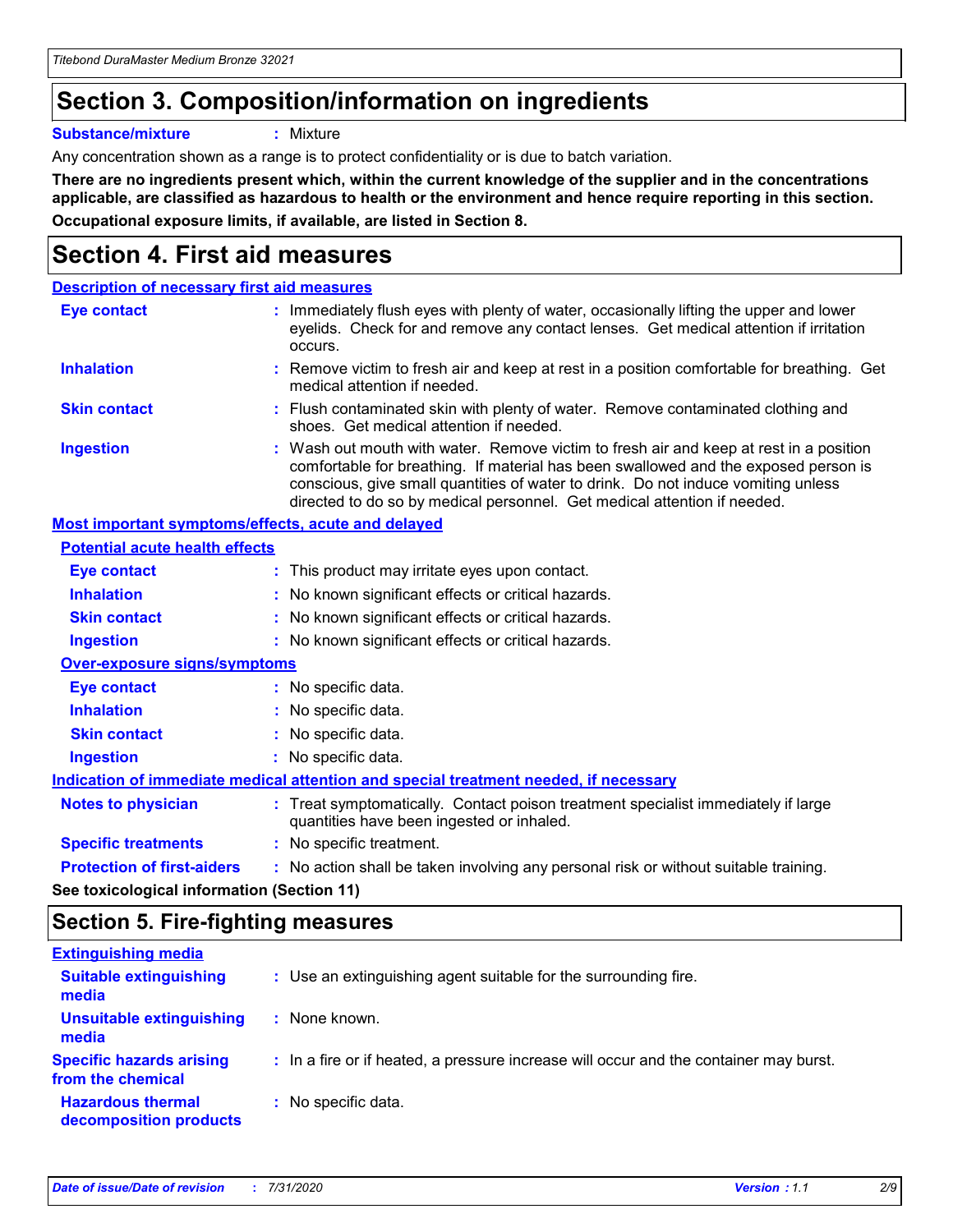### **Section 5. Fire-fighting measures**

| <b>Special protective actions</b><br>for fire-fighters | : Promptly isolate the scene by removing all persons from the vicinity of the incident if<br>there is a fire. No action shall be taken involving any personal risk or without suitable<br>training. |
|--------------------------------------------------------|-----------------------------------------------------------------------------------------------------------------------------------------------------------------------------------------------------|
| <b>Special protective</b>                              | Fire-fighters should wear appropriate protective equipment and self-contained breathing                                                                                                             |
| equipment for fire-fighters                            | apparatus (SCBA) with a full face-piece operated in positive pressure mode.                                                                                                                         |

### **Section 6. Accidental release measures**

|                                                              |    | <b>Personal precautions, protective equipment and emergency procedures</b>                                                                                                                                                                                                                                                                                                                                                                                                                                                                                                                 |
|--------------------------------------------------------------|----|--------------------------------------------------------------------------------------------------------------------------------------------------------------------------------------------------------------------------------------------------------------------------------------------------------------------------------------------------------------------------------------------------------------------------------------------------------------------------------------------------------------------------------------------------------------------------------------------|
| <b>For non-emergency</b><br>personnel                        |    | : No action shall be taken involving any personal risk or without suitable training.<br>Evacuate surrounding areas. Keep unnecessary and unprotected personnel from<br>entering. Do not touch or walk through spilled material. Put on appropriate personal<br>protective equipment.                                                                                                                                                                                                                                                                                                       |
| For emergency responders                                     | ÷. | If specialized clothing is required to deal with the spillage, take note of any information in<br>Section 8 on suitable and unsuitable materials. See also the information in "For non-<br>emergency personnel".                                                                                                                                                                                                                                                                                                                                                                           |
| <b>Environmental precautions</b>                             |    | : Avoid dispersal of spilled material and runoff and contact with soil, waterways, drains<br>and sewers. Inform the relevant authorities if the product has caused environmental<br>pollution (sewers, waterways, soil or air).                                                                                                                                                                                                                                                                                                                                                            |
| <b>Methods and materials for containment and cleaning up</b> |    |                                                                                                                                                                                                                                                                                                                                                                                                                                                                                                                                                                                            |
| <b>Small spill</b>                                           |    | : Stop leak if without risk. Move containers from spill area. Dilute with water and mop up<br>if water-soluble. Alternatively, or if water-insoluble, absorb with an inert dry material and<br>place in an appropriate waste disposal container. Dispose of via a licensed waste<br>disposal contractor.                                                                                                                                                                                                                                                                                   |
| <b>Large spill</b>                                           |    | : Stop leak if without risk. Move containers from spill area. Prevent entry into sewers,<br>water courses, basements or confined areas. Wash spillages into an effluent treatment<br>plant or proceed as follows. Contain and collect spillage with non-combustible,<br>absorbent material e.g. sand, earth, vermiculite or diatomaceous earth and place in<br>container for disposal according to local regulations (see Section 13). Dispose of via a<br>licensed waste disposal contractor. Note: see Section 1 for emergency contact<br>information and Section 13 for waste disposal. |
|                                                              |    |                                                                                                                                                                                                                                                                                                                                                                                                                                                                                                                                                                                            |

### **Section 7. Handling and storage**

### **Precautions for safe handling**

| <b>Protective measures</b>                                                | : Put on appropriate personal protective equipment (see Section 8).                                                                                                                                                                                                                                                                                                                                                                                                                                                                                                                                                                                      |
|---------------------------------------------------------------------------|----------------------------------------------------------------------------------------------------------------------------------------------------------------------------------------------------------------------------------------------------------------------------------------------------------------------------------------------------------------------------------------------------------------------------------------------------------------------------------------------------------------------------------------------------------------------------------------------------------------------------------------------------------|
| <b>Advice on general</b><br>occupational hygiene                          | Eating, drinking and smoking should be prohibited in areas where this material is<br>handled, stored and processed. Workers should wash hands and face before eating,<br>drinking and smoking. Remove contaminated clothing and protective equipment before<br>entering eating areas. See also Section 8 for additional information on hygiene<br>measures.                                                                                                                                                                                                                                                                                              |
| <b>Conditions for safe storage,</b><br>including any<br>incompatibilities | Store between the following temperatures: 5 to 38°C (41 to 100.4°F). Store in<br>accordance with local regulations. Store in original container protected from direct<br>sunlight in a dry, cool and well-ventilated area, away from incompatible materials (see<br>Section 10) and food and drink. Keep container tightly closed and sealed until ready for<br>use. Containers that have been opened must be carefully resealed and kept upright to<br>prevent leakage. Do not store in unlabeled containers. Use appropriate containment to<br>avoid environmental contamination. See Section 10 for incompatible materials before<br>handling or use. |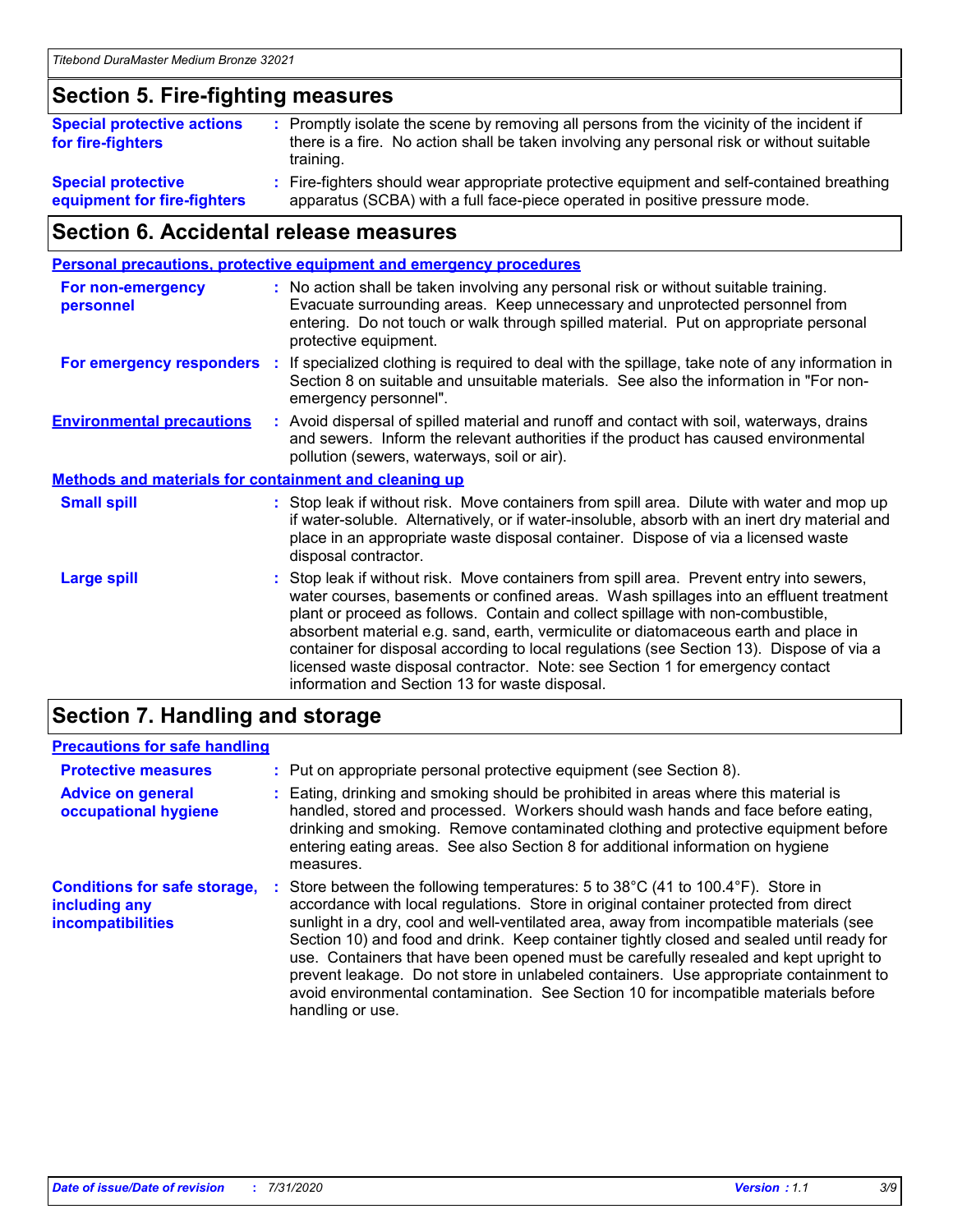# **Section 8. Exposure controls/personal protection**

#### **Control parameters**

| <b>Occupational exposure limits</b>               |                                                                                                                                                                                                                                                                                                                                                                                                   |
|---------------------------------------------------|---------------------------------------------------------------------------------------------------------------------------------------------------------------------------------------------------------------------------------------------------------------------------------------------------------------------------------------------------------------------------------------------------|
| None.                                             |                                                                                                                                                                                                                                                                                                                                                                                                   |
| <b>Appropriate engineering</b><br><b>controls</b> | : Good general ventilation should be sufficient to control worker exposure to airborne<br>contaminants.                                                                                                                                                                                                                                                                                           |
| <b>Environmental exposure</b><br><b>controls</b>  | : Emissions from ventilation or work process equipment should be checked to ensure<br>they comply with the requirements of environmental protection legislation. In some<br>cases, fume scrubbers, filters or engineering modifications to the process equipment<br>will be necessary to reduce emissions to acceptable levels.                                                                   |
| <b>Individual protection measures</b>             |                                                                                                                                                                                                                                                                                                                                                                                                   |
| <b>Hygiene measures</b>                           | : Wash hands, forearms and face thoroughly after handling chemical products, before<br>eating, smoking and using the lavatory and at the end of the working period.<br>Appropriate techniques should be used to remove potentially contaminated clothing.<br>Wash contaminated clothing before reusing. Ensure that eyewash stations and safety<br>showers are close to the workstation location. |
| <b>Eye/face protection</b>                        | : Safety eyewear complying with an approved standard should be used when a risk<br>assessment indicates this is necessary to avoid exposure to liquid splashes, mists,<br>gases or dusts. If contact is possible, the following protection should be worn, unless<br>the assessment indicates a higher degree of protection: safety glasses with side-<br>shields.                                |
| <b>Skin protection</b>                            |                                                                                                                                                                                                                                                                                                                                                                                                   |
| <b>Hand protection</b>                            | : Chemical-resistant, impervious gloves complying with an approved standard should be<br>worn at all times when handling chemical products if a risk assessment indicates this is<br>necessary.                                                                                                                                                                                                   |
| <b>Body protection</b>                            | : Personal protective equipment for the body should be selected based on the task being<br>performed and the risks involved and should be approved by a specialist before<br>handling this product.                                                                                                                                                                                               |
| <b>Other skin protection</b>                      | : Appropriate footwear and any additional skin protection measures should be selected<br>based on the task being performed and the risks involved and should be approved by a<br>specialist before handling this product.                                                                                                                                                                         |
| <b>Respiratory protection</b>                     | Based on the hazard and potential for exposure, select a respirator that meets the<br>appropriate standard or certification. Respirators must be used according to a<br>respiratory protection program to ensure proper fitting, training, and other important<br>aspects of use.                                                                                                                 |

# **Section 9. Physical and chemical properties**

| <b>Appearance</b>                                                       |                                               |
|-------------------------------------------------------------------------|-----------------------------------------------|
| <b>Physical state</b>                                                   | : Liquid. [Paste.]                            |
| <b>Color</b>                                                            | : bronze                                      |
| Odor                                                                    | : Characteristic. [Slight]                    |
| <b>Odor threshold</b>                                                   | : Not available.                              |
| рH                                                                      | $: 6.5 \text{ to } 8$                         |
| <b>Melting point</b>                                                    | $:$ Not available.                            |
| <b>Boiling point</b>                                                    | : $100^{\circ}$ C (212 $^{\circ}$ F)          |
| <b>Flash point</b>                                                      | : Closed cup: >93.333°C (>200°F) [Setaflash.] |
| <b>Evaporation rate</b>                                                 | $:$ Not available.                            |
| <b>Flammability (solid, gas)</b>                                        | $:$ Not available.                            |
| <b>Lower and upper explosive : Not available.</b><br>(flammable) limits |                                               |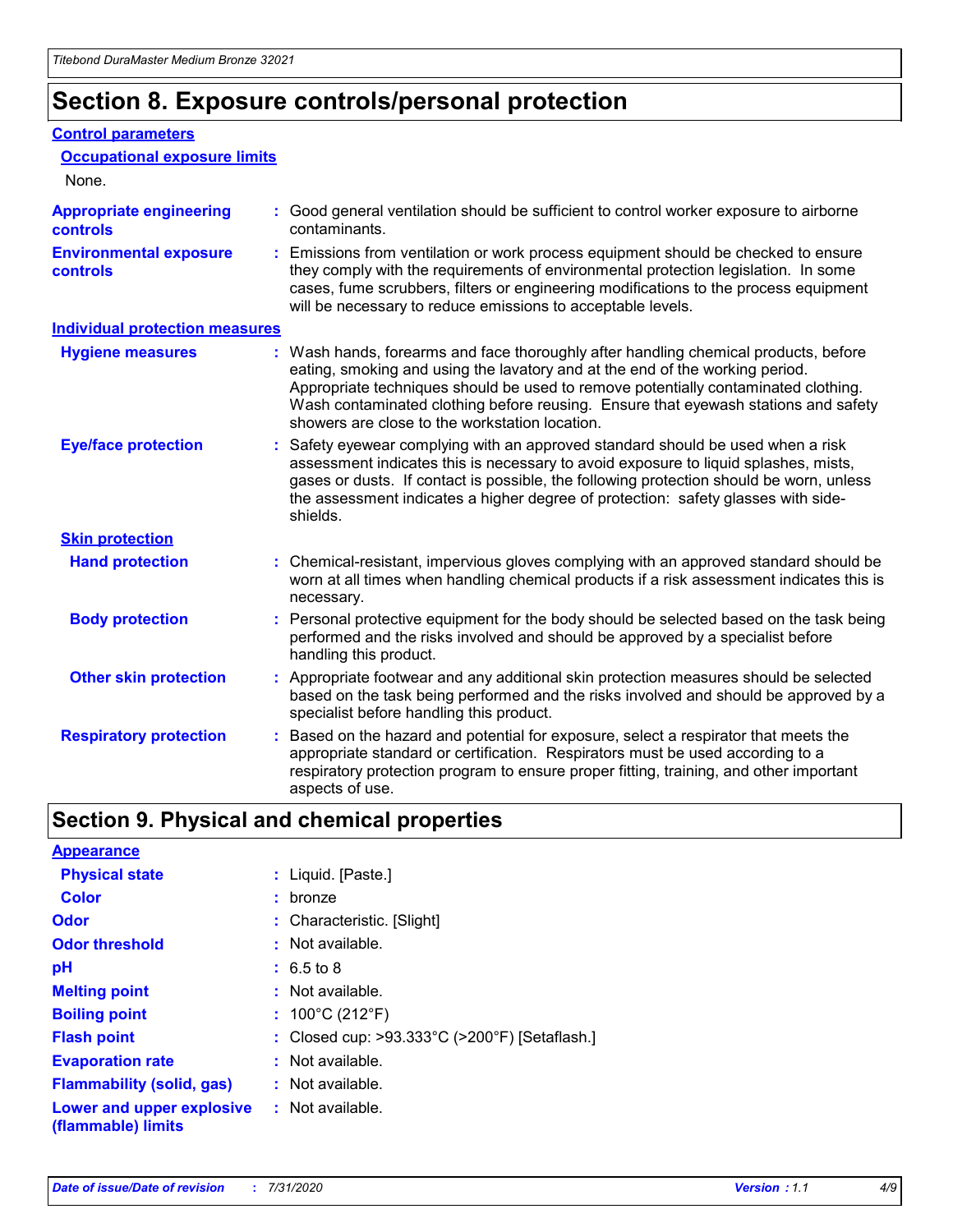### **Section 9. Physical and chemical properties**

| <b>VOC (less water, less)</b><br>exempt solvents) | $: 4$ g/l                                                                     |
|---------------------------------------------------|-------------------------------------------------------------------------------|
|                                                   | Not available.                                                                |
| <b>Vapor density</b>                              | $:$ Not available.                                                            |
| <b>Relative density</b>                           | : 1.3                                                                         |
| <b>Solubility</b>                                 | : Very slightly soluble in the following materials: cold water and hot water. |
| <b>Solubility in water</b>                        | Not available.                                                                |
| <b>Partition coefficient: n-</b><br>octanol/water | : Not available.                                                              |
| <b>Auto-ignition temperature</b>                  | $:$ Not available.                                                            |
| <b>Decomposition temperature</b>                  | Not available.                                                                |
| <b>Viscosity</b>                                  | : Not available.                                                              |

### **Section 10. Stability and reactivity**

| <b>Reactivity</b>                            | : No specific test data related to reactivity available for this product or its ingredients.              |
|----------------------------------------------|-----------------------------------------------------------------------------------------------------------|
| <b>Chemical stability</b>                    | : The product is stable.                                                                                  |
| <b>Possibility of hazardous</b><br>reactions | : Under normal conditions of storage and use, hazardous reactions will not occur.                         |
| <b>Conditions to avoid</b>                   | : No specific data.                                                                                       |
| <b>Incompatible materials</b>                | : No specific data.                                                                                       |
| <b>Hazardous decomposition</b><br>products   | : Under normal conditions of storage and use, hazardous decomposition products should<br>not be produced. |

# **Section 11. Toxicological information**

#### **Information on toxicological effects**

#### **Acute toxicity**

Not available.

#### **Irritation/Corrosion**

Not available.

#### **Sensitization**

Not available.

#### **Mutagenicity**

Not available.

#### **Carcinogenicity**

Not available.

#### **Reproductive toxicity**

Not available.

### **Teratogenicity**

Not available.

#### **Specific target organ toxicity (single exposure)**

Not available.

#### **Specific target organ toxicity (repeated exposure)** Not available.

#### **Aspiration hazard**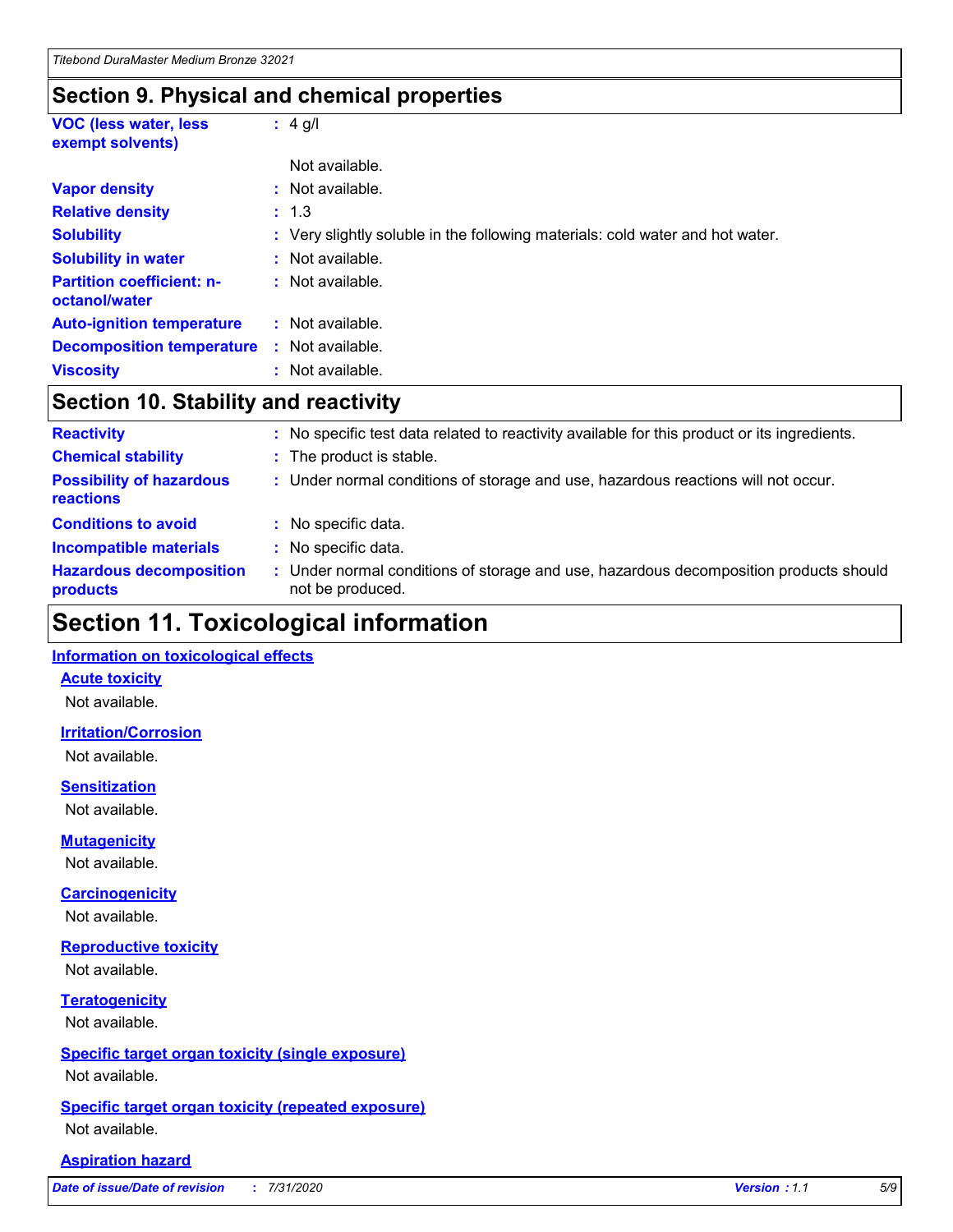# **Section 11. Toxicological information**

| Not available.                                         |                                                                                          |
|--------------------------------------------------------|------------------------------------------------------------------------------------------|
| <b>Information on the likely</b><br>routes of exposure | : Not available.                                                                         |
| <b>Potential acute health effects</b>                  |                                                                                          |
| <b>Eye contact</b>                                     | This product may irritate eyes upon contact.                                             |
| <b>Inhalation</b>                                      | No known significant effects or critical hazards.                                        |
| <b>Skin contact</b>                                    | No known significant effects or critical hazards.                                        |
| <b>Ingestion</b>                                       | No known significant effects or critical hazards.                                        |
|                                                        | Symptoms related to the physical, chemical and toxicological characteristics             |
| <b>Eye contact</b>                                     | : No specific data.                                                                      |
| <b>Inhalation</b>                                      | No specific data.                                                                        |
| <b>Skin contact</b>                                    | No specific data.                                                                        |
| <b>Ingestion</b>                                       | : No specific data.                                                                      |
|                                                        | Delayed and immediate effects and also chronic effects from short and long term exposure |
| <b>Short term exposure</b>                             |                                                                                          |
| <b>Potential immediate</b><br>effects                  | : Not available.                                                                         |
| <b>Potential delayed effects</b>                       | : Not available.                                                                         |
| <b>Long term exposure</b>                              |                                                                                          |
| <b>Potential immediate</b><br>effects                  | : Not available.                                                                         |
| <b>Potential delayed effects</b>                       | : Not available.                                                                         |
| <b>Potential chronic health effects</b>                |                                                                                          |
| Not available.                                         |                                                                                          |
| <b>General</b>                                         | : No known significant effects or critical hazards.                                      |
| <b>Carcinogenicity</b>                                 | No known significant effects or critical hazards.                                        |
| <b>Mutagenicity</b>                                    | No known significant effects or critical hazards.                                        |
| <b>Teratogenicity</b>                                  | No known significant effects or critical hazards.                                        |
| <b>Developmental effects</b>                           | No known significant effects or critical hazards.                                        |
| <b>Fertility effects</b>                               | No known significant effects or critical hazards.                                        |
| <b>Numerical measures of toxicity</b>                  |                                                                                          |
| <b>Acute toxicity estimates</b>                        |                                                                                          |
| Not available.                                         |                                                                                          |

## **Section 12. Ecological information**

| <b>UUUUUUUUUUUUUUUUUUUUUUUUUUUUUUU</b>                  |                                                     |              |     |  |  |
|---------------------------------------------------------|-----------------------------------------------------|--------------|-----|--|--|
| <b>Toxicity</b><br>Not available.                       |                                                     |              |     |  |  |
|                                                         |                                                     |              |     |  |  |
| <b>Persistence and degradability</b>                    |                                                     |              |     |  |  |
| Not available.                                          |                                                     |              |     |  |  |
| <b>Bioaccumulative potential</b>                        |                                                     |              |     |  |  |
| Not available.                                          |                                                     |              |     |  |  |
| <b>Mobility in soil</b>                                 |                                                     |              |     |  |  |
| <b>Soil/water partition</b><br><b>coefficient (Koc)</b> | : Not available.                                    |              |     |  |  |
| <b>Other adverse effects</b>                            | : No known significant effects or critical hazards. |              |     |  |  |
| Date of issue/Date of revision                          | 7/31/2020                                           | Version: 1.1 | 6/9 |  |  |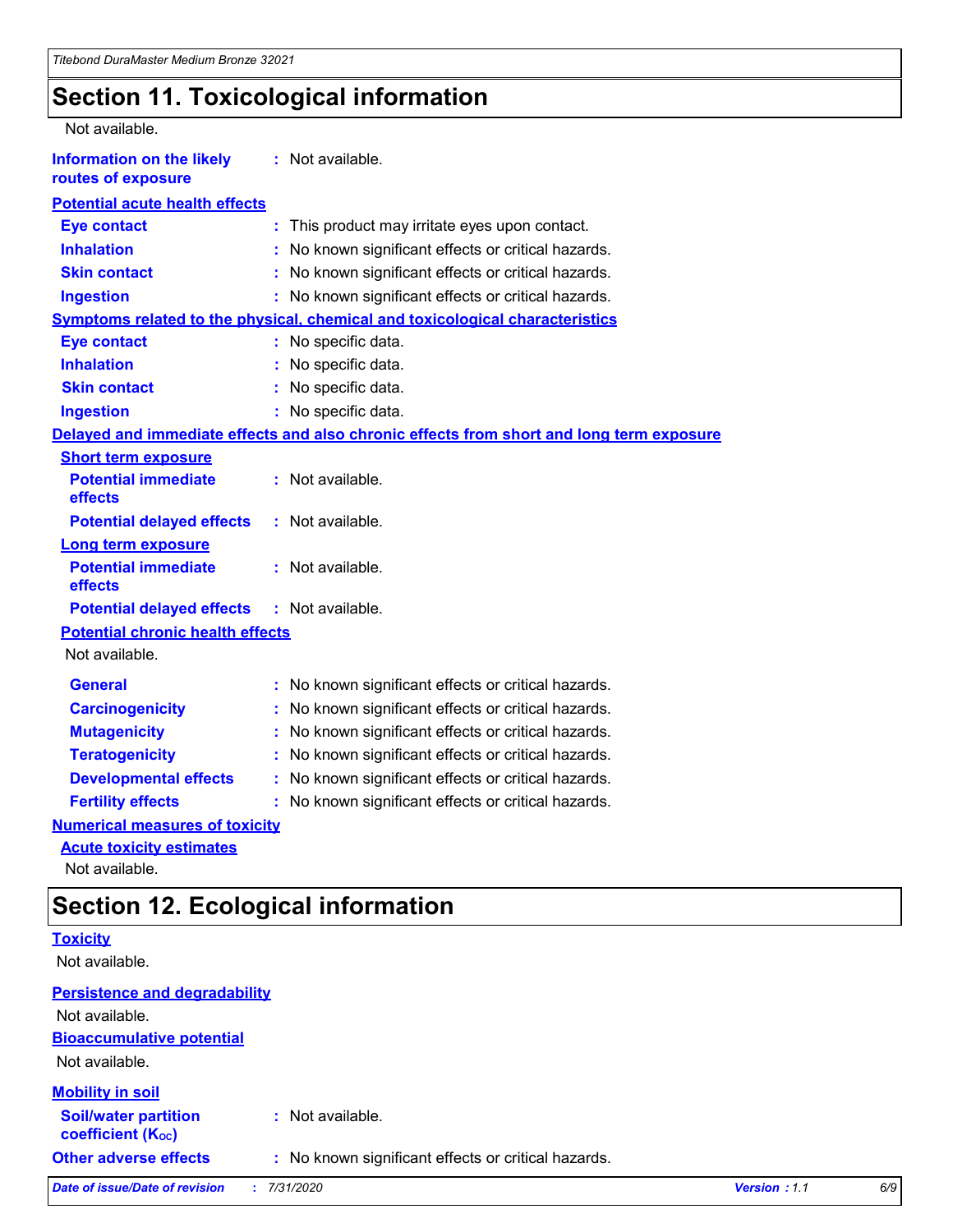# **Section 13. Disposal considerations**

#### **Disposal methods :**

The generation of waste should be avoided or minimized wherever possible. Disposal of this product, solutions and any by-products should at all times comply with the requirements of environmental protection and waste disposal legislation and any regional local authority requirements. Dispose of surplus and non-recyclable products via a licensed waste disposal contractor. Waste should not be disposed of untreated to the sewer unless fully compliant with the requirements of all authorities with jurisdiction. Waste packaging should be recycled. Incineration or landfill should only be considered when recycling is not feasible. This material and its container must be disposed of in a safe way. Empty containers or liners may retain some product residues. Avoid dispersal of spilled material and runoff and contact with soil, waterways, drains and sewers.

## **Section 14. Transport information**

|                                      | <b>DOT</b><br><b>Classification</b> | <b>TDG</b><br><b>Classification</b> | <b>Mexico</b><br><b>Classification</b> | <b>ADR/RID</b>           | <b>IMDG</b>              | <b>IATA</b>                  |
|--------------------------------------|-------------------------------------|-------------------------------------|----------------------------------------|--------------------------|--------------------------|------------------------------|
| <b>UN number</b>                     | Not regulated.                      | Not regulated.                      | Not regulated.                         | Not regulated.           | Not regulated.           | Not regulated.               |
| <b>UN proper</b><br>shipping name    |                                     | $\overline{\phantom{m}}$            |                                        |                          |                          | $\qquad \qquad \blacksquare$ |
| <b>Transport</b><br>hazard class(es) | $\blacksquare$                      | $\overline{\phantom{0}}$            | $\overline{\phantom{a}}$               | $\overline{\phantom{0}}$ | $\overline{\phantom{a}}$ | $\overline{\phantom{a}}$     |
| <b>Packing group</b>                 | $\overline{\phantom{a}}$            |                                     |                                        | -                        |                          | -                            |
| <b>Environmental</b><br>hazards      | No.                                 | No.                                 | No.                                    | No.                      | No.                      | No.                          |

## **Section 15. Regulatory information**

### **U.S. Federal regulations SARA 302/304** No products were found. **Composition/information on ingredients**

#### **SARA 304 RQ :** Not applicable. **SARA 311/312**

#### **Classification :** Not applicable.

### **Composition/information on ingredients**

No products were found.

| <b>State regulations</b> |                                      |
|--------------------------|--------------------------------------|
| <b>Massachusetts</b>     | : None of the components are listed. |
| <b>New York</b>          | : None of the components are listed. |
| <b>New Jersey</b>        | : None of the components are listed. |
| <b>Pennsylvania</b>      | : None of the components are listed. |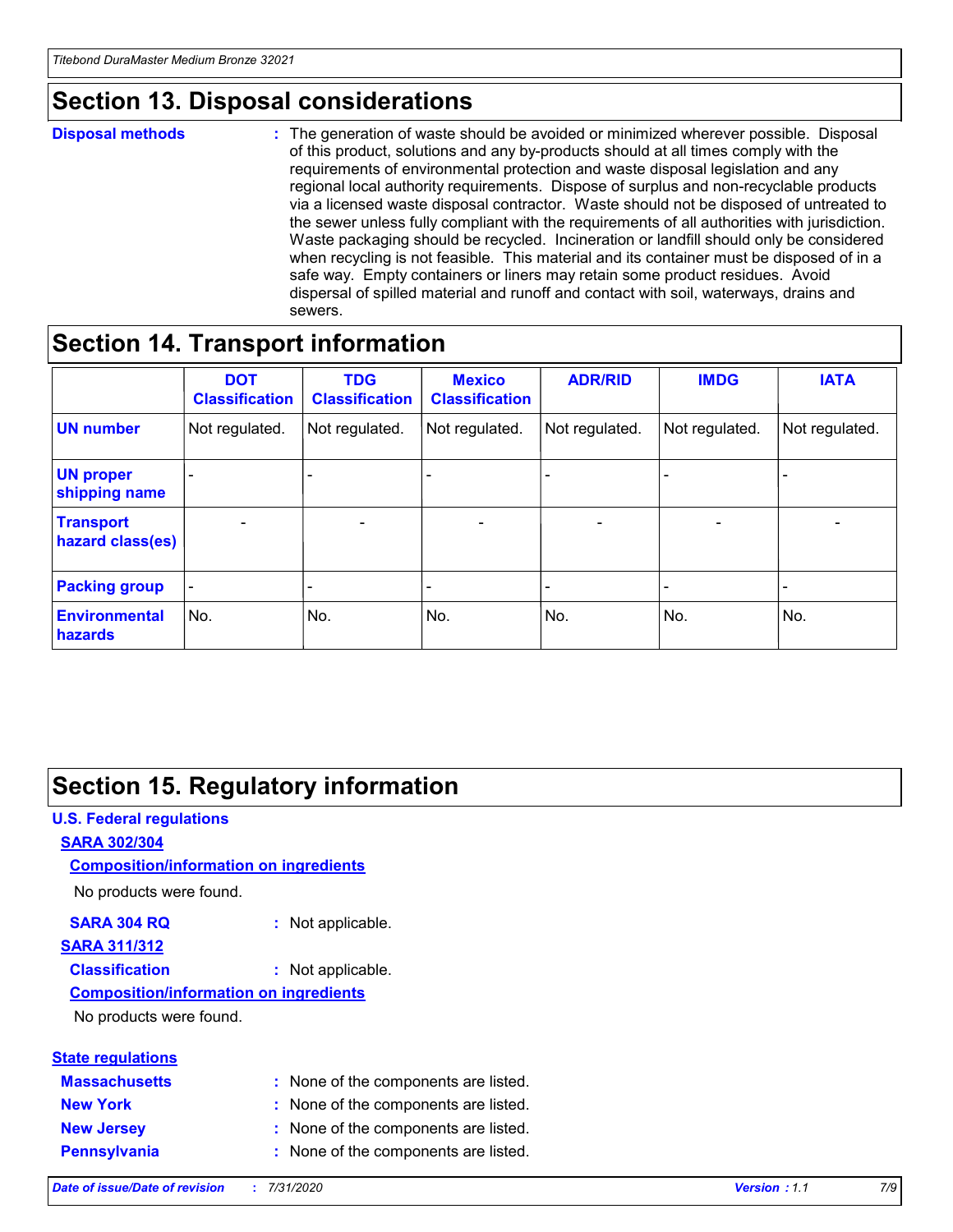# **Section 15. Regulatory information**

#### **California Prop. 65**

This product does not require a Safe Harbor warning under California Prop. 65.

#### **International regulations**

**Chemical Weapon Convention List Schedules I, II & III Chemicals**

Not listed.

#### **Montreal Protocol**

Not listed.

**Stockholm Convention on Persistent Organic Pollutants** Not listed.

**UNECE Aarhus Protocol on POPs and Heavy Metals**

Not listed.

#### **Inventory list**

**China :** Not determined.

**United States TSCA 8(b) inventory**

**:** All components are active or exempted.

## **Section 16. Other information**

**Hazardous Material Information System (U.S.A.)**



**Caution: HMIS® ratings are based on a 0-4 rating scale, with 0 representing minimal hazards or risks, and 4 representing significant hazards or risks. Although HMIS® ratings and the associated label are not required on SDSs or products leaving a facility under 29 CFR 1910.1200, the preparer may choose to provide them. HMIS® ratings are to be used with a fully implemented HMIS® program. HMIS® is a registered trademark and service mark of the American Coatings Association, Inc.**

**The customer is responsible for determining the PPE code for this material. For more information on HMIS® Personal Protective Equipment (PPE) codes, consult the HMIS® Implementation Manual.**

#### **National Fire Protection Association (U.S.A.)**



**Reprinted with permission from NFPA 704-2001, Identification of the Hazards of Materials for Emergency Response Copyright ©1997, National Fire Protection Association, Quincy, MA 02269. This reprinted material is not the complete and official position of the National Fire Protection Association, on the referenced subject which is represented only by the standard in its entirety.**

**Copyright ©2001, National Fire Protection Association, Quincy, MA 02269. This warning system is intended to be interpreted and applied only by properly trained individuals to identify fire, health and reactivity hazards of chemicals. The user is referred to certain limited number of chemicals with recommended classifications in NFPA 49 and NFPA 325, which would be used as a guideline only. Whether the chemicals are classified by NFPA or not, anyone using the 704 systems to classify chemicals does so at their own risk.**

#### **Procedure used to derive the classification**